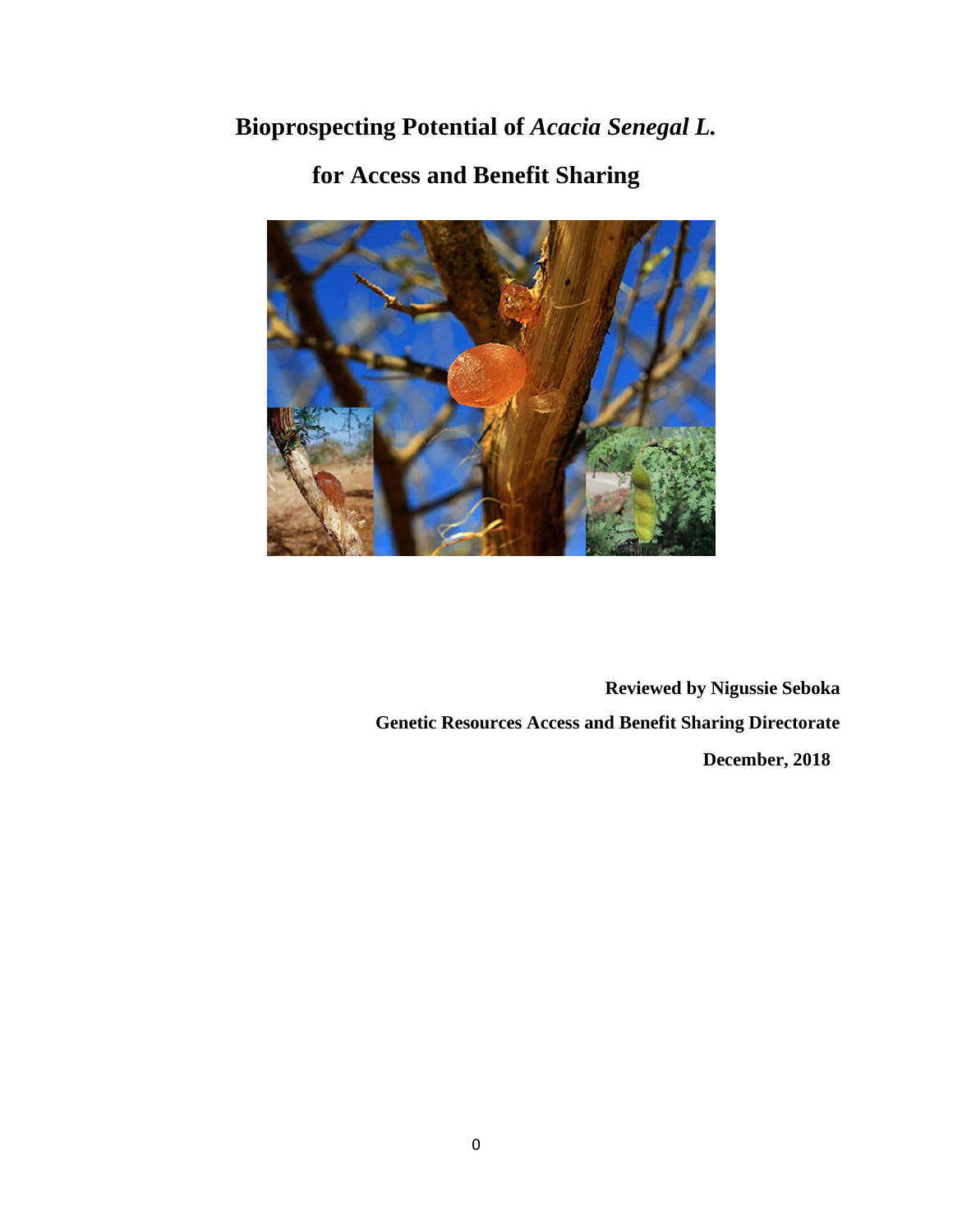# **1. Introduction**

Ethiopia has issued proclamation on Access to Genetic Resources and Community Knowledge, and Community Rights Proclamation No. (482/2006) and Regulation No. (169/2009). Based on these legal frameworks, the country has been implementing the access and benefit sharing objective of the CBD. The Proclamation includes a range of issues such as ownership, user rights, and conditions for access, benefit sharing, types of benefits, powers and responsibilities among the others. The law bears the necessity of Prior Informed Consent (PIC) to access genetic resources or community knowledge. Following PIC, the Ethiopian Biodiversity Institute including the local communities, negotiate on Mutually Agreed Terms (MAT) with the User of the genetic resource.

Therefore, this call is intended to encourage any bioprospecting company or an individual interested to work on *Acacia Senegal* L. from Ethiopia.

# **2. Plant description**

*Acacia Senegal* L. is commonly known as 'Girar' (Amharic) and Sabansa-Dima (Oromifa). The plant is also known by several English names such as Gum arabic tree, Gum acacia, Senegal gum, Sudan gum Arabic. *Acacia Senegal* L. has also several synonyms: *Senegalia senegal* (L.) Britton, *Acacia circummarginata* Chiov., *Acacia cufodontii* Chiov., *Acacia glaucophylla* sensu Brenan, *Acacia kinionge* sensu Brenan, *Acacia oxyosprion* Chiov.*, Acacia rupestris* Boiss., *Acacia senegal* (L.) Willd. subsp. modesta (Wall.) Roberty, *Acacia senegal* (L.) Willd. subsp. senegalensis Roberty, *Acacia somalensis* sensu Brenan, *Acacia sp.* F. White, *Acacia spinosa*  Marloth & Engl., *Acacia thomasii* sensu Brenan, *Acacia volkii* Suess., *Mimosa senegal* L.

*Acacia senegal* is a tree commonly called Gum arabic. It is one of the oldest and best-known among all natural gums. The gum arabic tree is a low branching, small, and spiny tree, which grows up to 7-15 m in height with a girth of about 1.3 m (Kew Gardens, 2016). The tree is deciduous, dropping its leaves during the dry season. Under dry conditions, the taproot develops to a great depth allowing the tree to become larger than usual. The trunk is about 30 cm in diameter and is covered by a greyish-white bark that becomes dark, scaly and thin in old trees (Kew Gardens, 2016). The yellowish-white and fragrant flowers are borne on cylindrical spikes.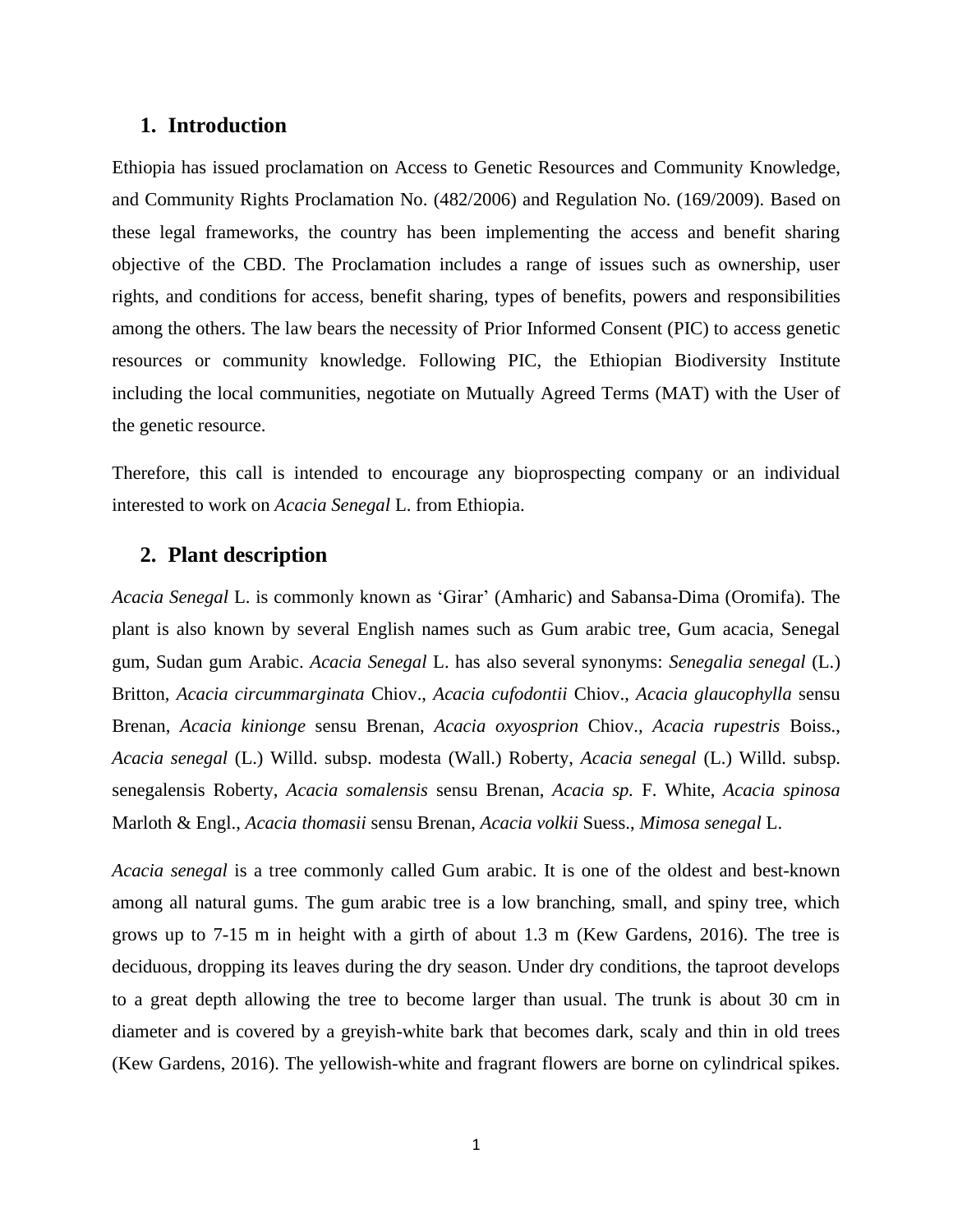The fruits are straight, hairy, flat, dehiscent papery pods. They are green and pubescent when young, and they become a shiny bronze with maturity (Kew Gardens, 2016).

# **3. Ecology and Distribution**

*Acacia senegal* is a legume gum tree from the dry tropics and subtropics. It is widely spread in the dry savannas of tropical Africa commonly in tropical areas of Western and Central Africa, and in Eastern Africa (Kew Gardens, 2016). It grows in areas with rainfall as low as 100-150mm per annum, and annual mean temperatures between 16.2°C and 27.8°C. It cannot survive frost but is particularly tolerant of drought. It is harvested mostly from the Ethiopian arid land area (Seema and Arun, 2015).

# **4. Uses of** *Acacia Senegal*

#### **4.1. Ecological significance**

It is a multipurpose tree which is ecologically known to increase soil fertility by its active root nodules which are able to fix atmospheric nitrogen. It is also used in the reduction of desertification. It is used in afforestation programs in the Sudan and Sahel regions (Usman *et al.*, 2010).

#### **4.2. Gum Arabic harvesting**

Gum Arabic is valued for the production of gum Arabic. Gum Arabic harvesting is one of the most important uses of *Acacia Senegal.* Gum Arabic, an exudate from the bark, is usually tapped for Gum Arabic harvesting during the dry season (Orwa *et al.*, 2009). Several thousand tons of gum arabic is internationally traded every year, mainly in Europe and the USA (Kew Gardens, 2016). *Acacia senegal* contains the finest quality of gum Arabic (Ocheri *et al.,* 2017).

#### **4.3. Food processing**

Gum Arabic is the only acacia gum evaluated as a safe food additive. Gum arabic has been an important food 'additive' since ancient times; and it has been used as as flavour fixative, an emulsifier and stabilizer of dairy products. Its supplementation with diet has been shown to increase faecal nitrogen excretion and lower serum urea nitrogen concentration in patients with chronic renal failure (Matsumoto *et al*., 2006). The consumption of gum arabic plays an effective role in preventing weight gain and modulating adipose tissue dysfunction in Type II diabetic patients (Babiker *et al*., 2018).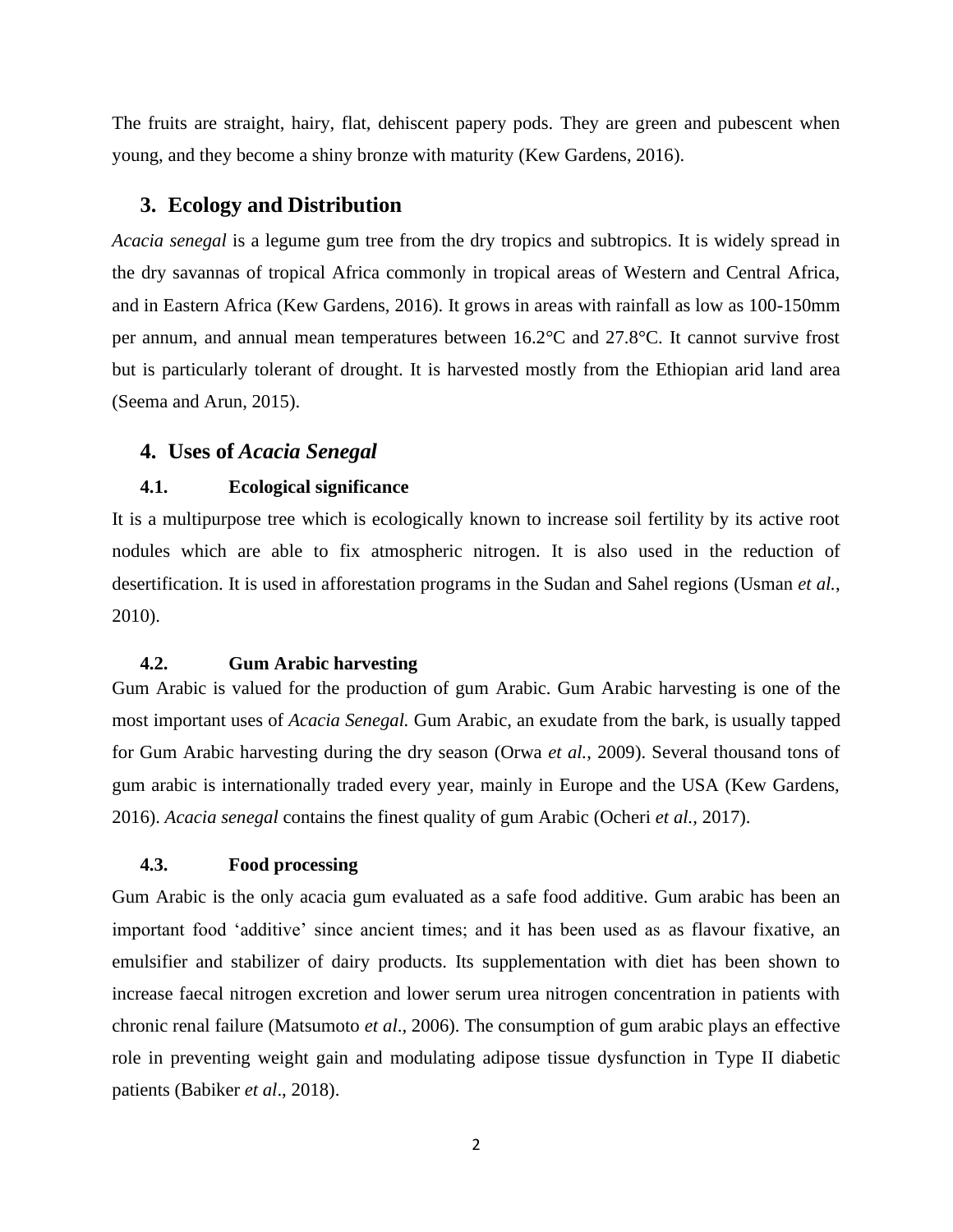## **4.4. Pharmaceutics**

*Acacia senegal* possesses phytoconstituents like flavone, catechin, polyphenols, tannins, chalcones, alkaloids and flavonoids which are commonly known for their medicinal value (Majekodunmi *et al.*, 2006). Gum Arabic is used extensively in pharmaceutical preparations, inks, pottery, pigments, water colors, wax polishes and liquid gum (Usman *et al*., 2010).

# **4.5. Industrial products**

It is used as inks, pigments and polishes in dressing fabrics, giving luster to silk and crepe. It is used for thickening colors and mordant in calico printing (Fakoya *et al.*, 2002; Kew Gardens, 2016).

#### **4.6. Animal fodder**

Gum Arabic is also a source of fodder to livestock such as goat, sheep and cattle in the semi-arid regions due to the palatability of its leaves (Usman *et al*., 2010).

#### **4.7. Other uses**

*Acacia senegal* seeds are traditionally used for human nutrition (Ram *et al*., 2014). The wood is valued as firewood, and can be used to produce charcoal. The wood is also used to make utensils, poles and fence-posts. The bark and the roots provide fibre and make strong ropes and fishing nets. The leaves and pods are browsed by livestock. The flowers provide valuable nectar to bees for honey production (Orwa *et al*., 2009).

# **References**

- Babiker, R., Elmusharaf, K., Keogh, M.B., Amal, M. and Saeed, A.M. (2018). Effect of Gum Arabic (*Acacia Senegal*) supplementation on visceral adiposity index (VAI) and blood pressure in patients with Type 2 *Diabetes mellitus* as indicators of cardiovascular disease (CVD): A randomized and placebo-controlled clinical trial. *Lipids Health Dis.* **17**(56): 1- 8.
- Fakoya, E.O., Ojo, D.K. and Oyesla, O.B. (2002). Categorization of Farmers in Relation to use sustainable land management practices in Ondo State. *ASSET J. Series A* **2**: 29-36.